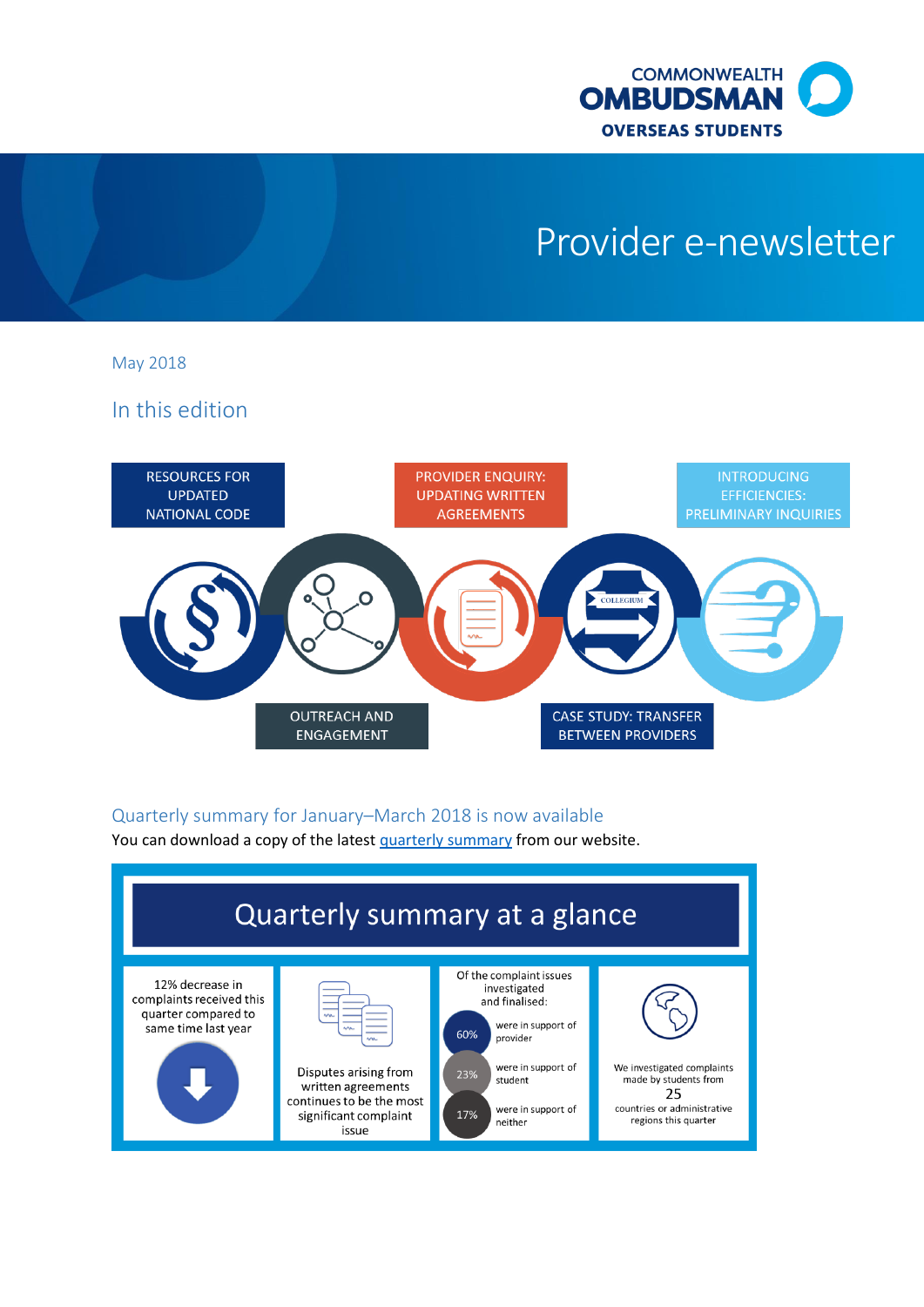#### **Commonwealth Ombudsman: Provider newsletter May 2018**

#### Provider resources for National Code 2018

The *National Code for Providers of Education and Training to Overseas Students 2018* (National Code 2018) came into effect on 1 January this year.

This update was the result of extensive consultation conducted by the Department of Education and Training (DET). Many stakeholders (including ourselves), made [a submission](http://www.ombudsman.gov.au/__data/assets/pdf_file/0025/49435/20170310-OSO-submission-to-the-2017-revision-of-the-ESOS-National-Code-A477160-LODGED.pdf) to DET during the consultation phase.

About 60 per cent of complaints we received in the first quarter of this year were assessed under the previous version of the National Code, as the issues complained about arose before the new National Code came into effect.



We have updated some provider and student resources o[n our website.](http://www.ombudsman.gov.au/publications/oso-publications#fact_sheets) We will continue to publish more as we become familiar with the common complaint issues which arise under the new code.

#### Updated resources

Provider fact sheets:

- [What to expect if a student contacts us](http://www.ombudsman.gov.au/__data/assets/pdf_file/0013/80140/Factsheet_provider_what-to-expect-if-a-student-contacts-us.pdf)
- [Recommendations made by the Ombudsman](http://www.ombudsman.gov.au/__data/assets/pdf_file/0021/80139/Factsheet_provider_recommendations.pdf)
- [Education agents](http://www.ombudsman.gov.au/__data/assets/pdf_file/0020/80138/Factsheet_provider_education-agents.pdf)
- [Written agreements, fees and refunds](http://www.ombudsman.gov.au/__data/assets/pdf_file/0014/80141/Factsheet_provider_written-agreements,-fees-and-refunds.pdf)

Student fact sheets:

- [Attendance](http://www.ombudsman.gov.au/__data/assets/pdf_file/0031/79681/Factsheet_student_attendance.pdf)
- [Course progress](http://www.ombudsman.gov.au/__data/assets/pdf_file/0032/79682/Factsheet_student_course-progress.pdf)
- [Education agents](http://www.ombudsman.gov.au/__data/assets/pdf_file/0033/79683/Factsheet_student_education-agents.pdf)
- [Fees and refunds](http://www.ombudsman.gov.au/__data/assets/pdf_file/0034/79684/Factsheet_student_fees-and-refunds.pdf)
- [Transferring between education providers](http://www.ombudsman.gov.au/__data/assets/pdf_file/0035/79685/Factsheet_student_transferring-between-education-providers.pdf)
- [Written agreements](http://www.ombudsman.gov.au/__data/assets/pdf_file/0036/79686/Factsheet_student_written-agreements.pdf)

If there is something in particular you would like to see included in our list of resources, please send an email t[o overseas.students@ombudsman.gov.au.](mailto:overseas.students@ombudsman.gov.au)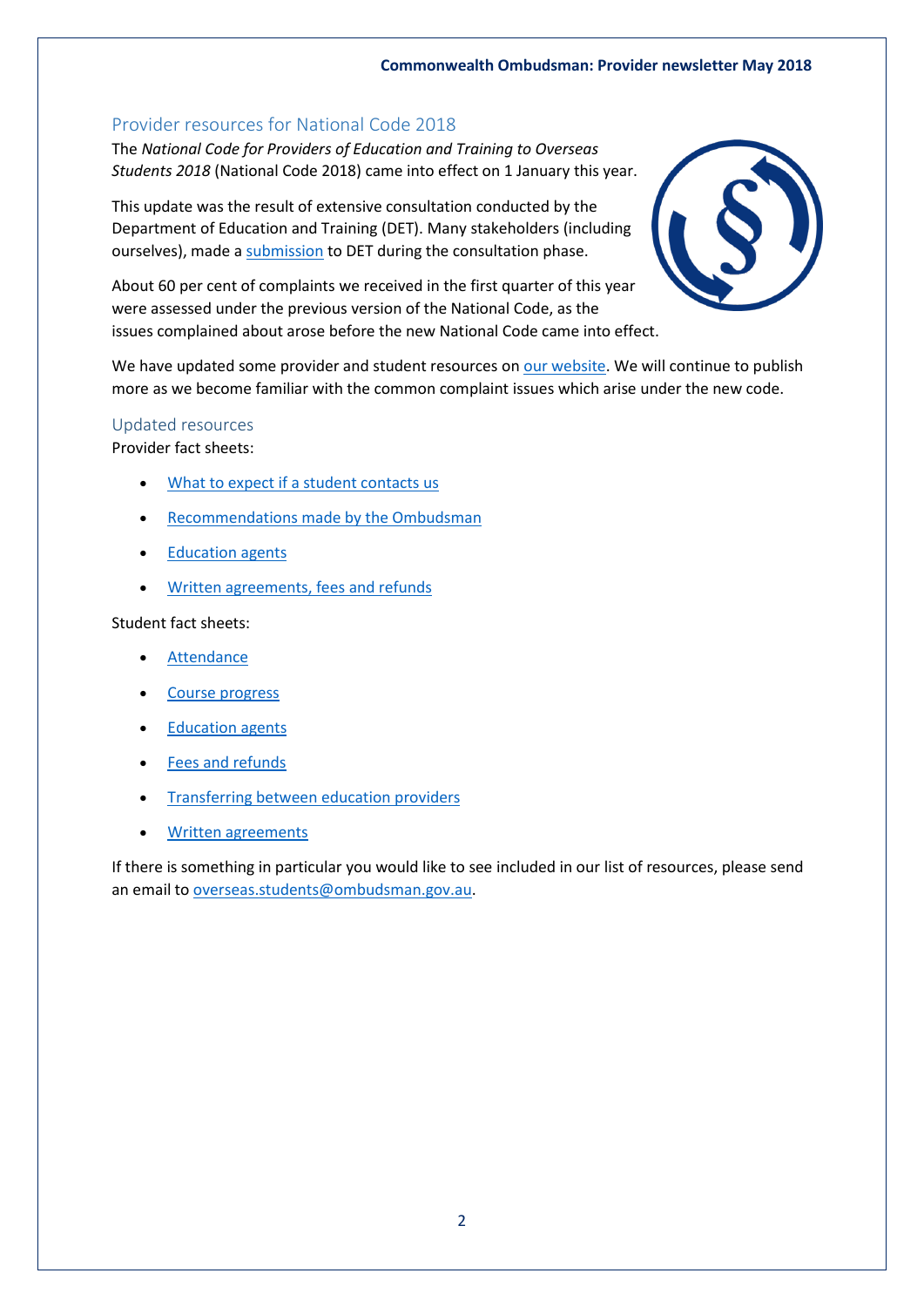

## Outreach and engagement

#### Tuition Protection Service

In late February and early March we participated in the Tuition Protection Service (TPS) information sessions for providers in Melbourne, Sydney, Brisbane, Perth, Adelaide and Canberra. In some locations we were joined by representatives from the local State and Territory Ombudsmen (and in the case of South Australia, the Office of the Training Advocate).

We were grateful for the opportunity these sessions gave us to reach a number of education providers in our jurisdiction, some of which didn't know who we were and what we did.

Did you attend any of the TPS information sessions, and see our presentations? We'd be very interested in your feedback so that we can make our next presentation even more useful. Please send your comments t[o overseas.students@ombudsman.gov.au](mailto:overseas.students@ombudsman.gov.au)

## Provider-level meetings

We always try to make the most of our travel opportunities by scheduling meetings with providers based in the locations we travel to. We are a small team, but if you would like to meet with us please let us know. We will do our best to arrange a meeting when we are next in your part of the country. We could talk about your complaints and appeals policy, go through some of your complaint numbers, and get some feedback from you on how we conduct our investigations.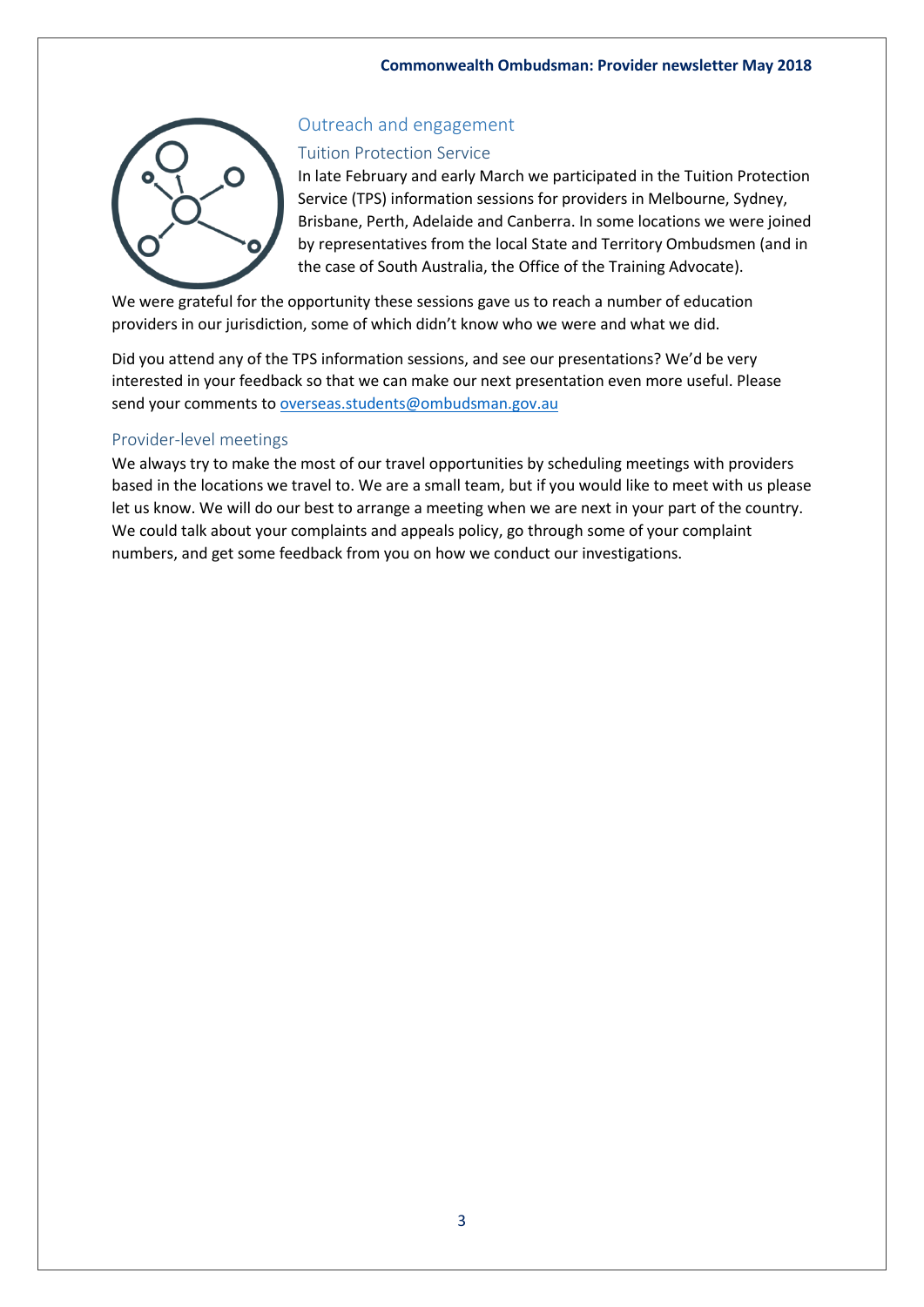## Recent enquiry from a provider

A provider contacted us recently enquiring about whether they could alter a written agreement with a student which was signed under Standard 3 of the National Code 2017, now that the National Code 2018 had different requirements for written agreements.

The provider explained that in their original written agreements, there was a clause which stated that the provider could make amendments to the agreement in future.

Although we can't provide definitive answers to interpretation questions, we can give an indication of how we would view a potential complaint about an issue.

In this case, our position would be informed by these considerations:

- 1) The updates to Standard 3 in the National Code 2018 do not invalidate previous written agreements. We would assess complaints on the basis of the written agreement which was in force at the time the dispute arose.
- 2) If a provider unilaterally makes amendments to a written agreement, it is likely that these amendments would not be considered valid under Australian Consumer Law (ACL) (*Competition and Consumer Act 2010—Schedule 2*). This is because the clause which allows the unilateral amendment to be made could be considered unfair.
	- i. According to s 24 of the ACL, a contract is unfair if:
		- a) it would cause a significant imbalance in the rights of the parties and obligations arising under the contract
		- b)it is not reasonably necessary in order to protect the legitimate interests of the party who would be advantaged by the term
		- c) it would cause detriment (financial or otherwise) to a party if it were to be applied or relied on.
	- ii. s 25 of the ACL gives specific examples of unfair contract terms, which include:
		- (d) a term that permits (…) one party (but not another party) to vary the terms of the contract.
- 3) If the provider presented the student with an updated version of the written agreement and asked them to sign the new version, this would also give rise to questions of fairness, especially if the changes would:
	- i. create a significant imbalance in the rights of the parties and obligations arising
	- ii. not be necessary to protect the provider's legitimate interests
	- iii. potentially be to the student's detriment.

In summary, the changes made to the National Code should not require providers to change existing written agreements already signed by students. If providers do make changes to existing agreements, they would need to have regard to the principles of fairness, and changes would need to be agreed to by the students.

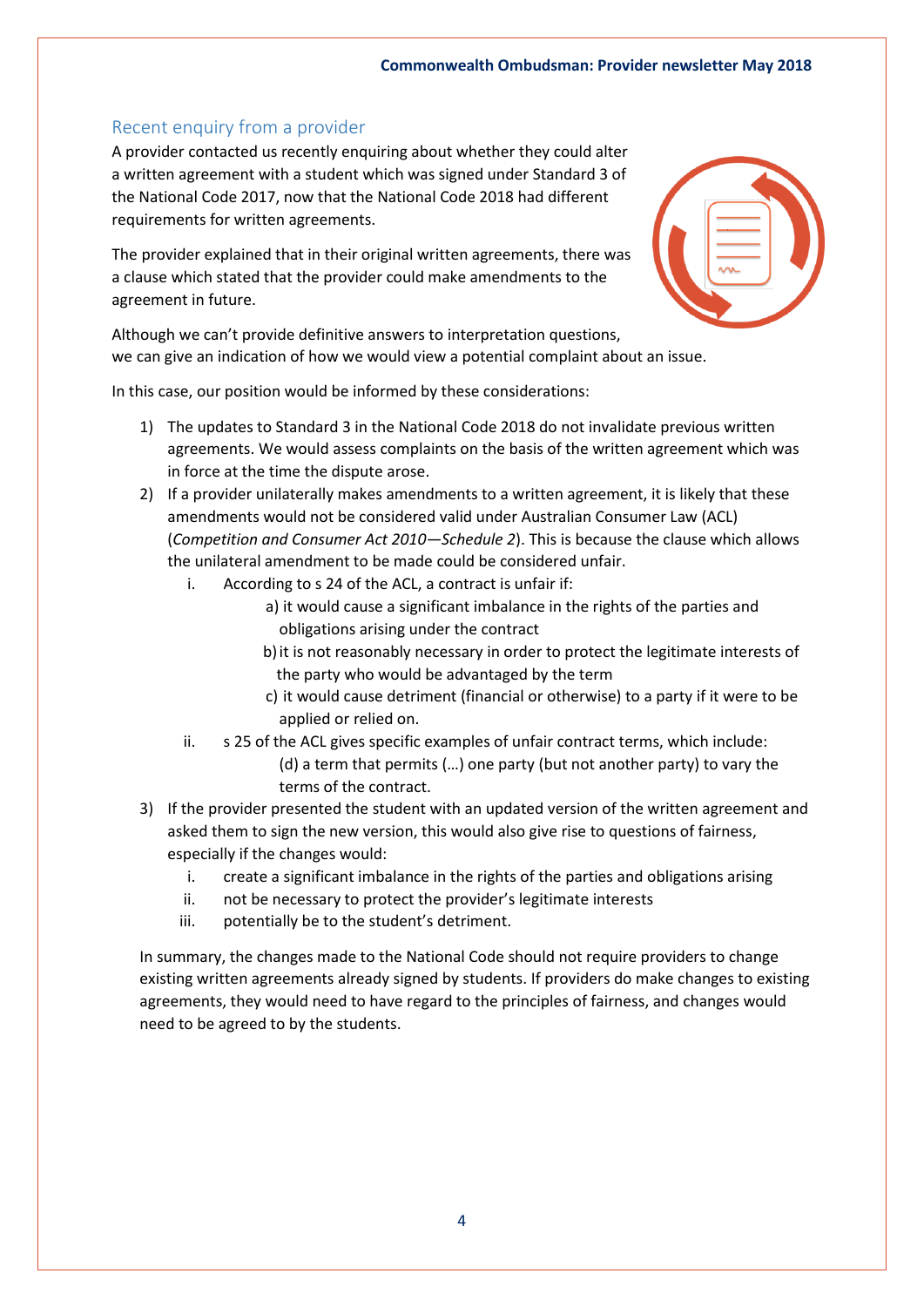

## Case study—Standard 7 transfer request

Lila<sup>1</sup> had been studying a Diploma of Nursing for four months with a private education provider, when she decided that nursing wasn't for her and she needed a change in direction. She asked her provider if she could transfer to another provider to study a Diploma of Leadership and Management. She told the provider that she was depressed and that her counsellor had recommended a change in direction.

Her provider considered her application, but found that the proposed transfer did not meet the criteria of their transfer policy.

Lila appealed the provider's decision, but the original decision was upheld.

Lila contacted the Office to request an investigation of her complaint. Our investigation officer requested further information from the student and provider, and after reviewing all documents, determined the following:

- Lila had missed several classes and had not submitted several assignments.
- The provider had attempted to engage Lila in an intervention strategy for her course progress issues, but Lila had missed all appointments.
- The provider had issued Lila with a Notice of Intention to Report (NOIR) for poor course progress. Lila responded to the NOIR by submitting that she was suffering from depression and requesting a transfer to another provider.
- The provider had asked Lila to submit evidence that she was receiving treatment for depression.
- Lila had provided a medical certificate but the certificate did not state the period that she was suffering depression and did not state that her condition affected her ability to study.
- The provider requested a more specific certificate, but Lila did not provide anything.
- Lila had not paid her course fees for her second term, and owed the school an outstanding sum.
- In refusing Lila's request for transfer, the provider referred to their transfer policy, which outlined circumstances for the refusal of a transfer request. Listed among these was a circumstance where a student was attempting to avoid being reported to the Department of Home Affairs for poor course progress. The provider determined that Lila's request to transfer was motivated by a desire to avoid being reported to Home Affairs.

Given the circumstances, the investigation officer determined that it was reasonably open to the provider to conclude that Lila may have wanted to change courses and providers to avoid being reported for poor course progress.

The investigation officer concluded that the provider's decision was not unreasonable, and advised Lila and the provider of the outcome of the investigation.

## **Commentary**

**.** 

This case was assessed under the National Code 2017 as the actions of the student and provider occurred before 1 January 2018, however the assessment would have been the same under the National Code 2018.

<sup>&</sup>lt;sup>1</sup> Name changed to protect privacy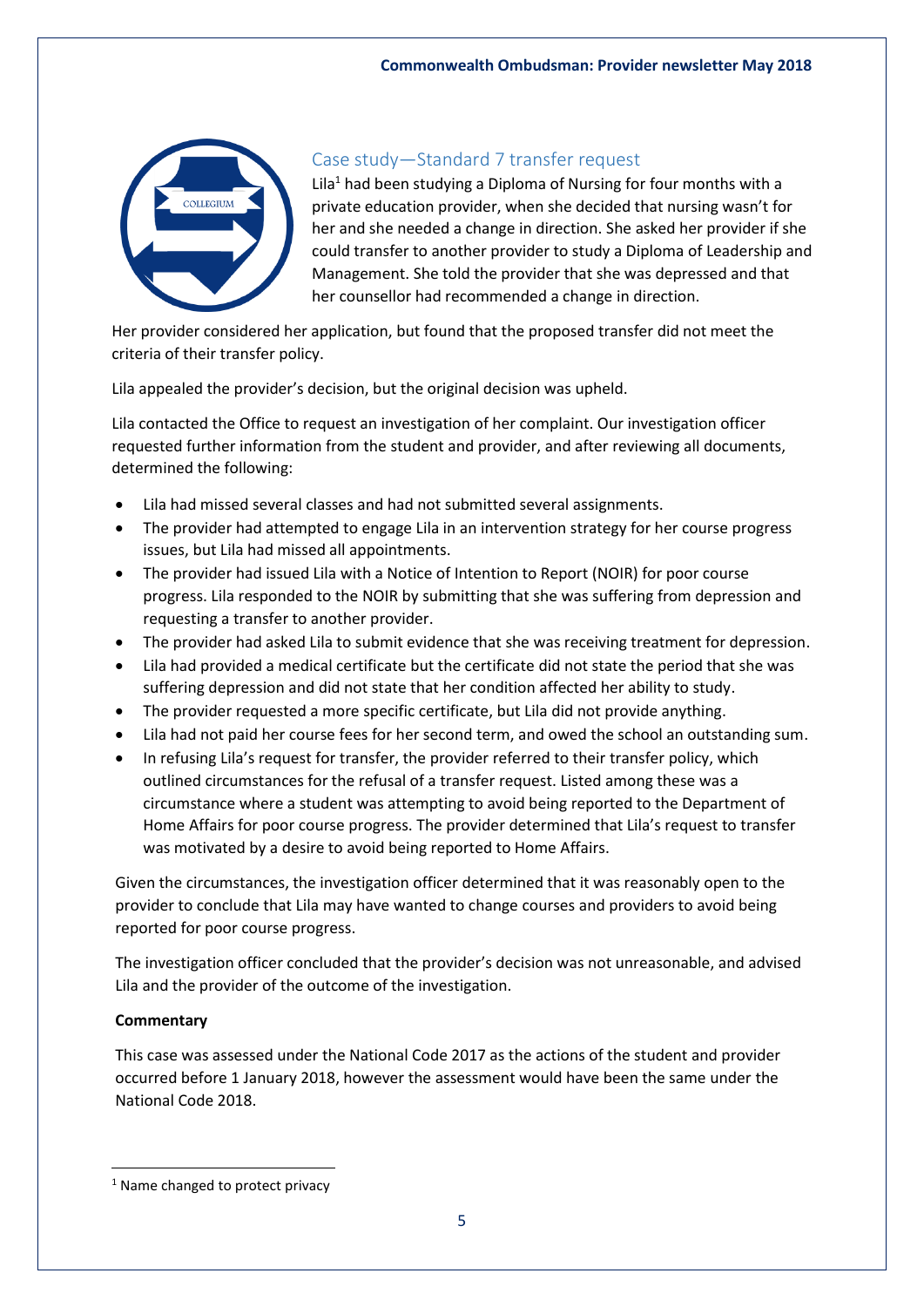An important difference in the National Code 2018 standard in relation to transfers between providers (Standard 7), is that the new National Code specifies a new circumstance where the provider should approve a student's request for release where the student is unable to meet course progress requirements, even after the student has engaged in the provider's intervention strategy.

In this case, Lila did not engage with her provider's intervention strategy so this criterion for release would not be met.

The case also brings into question the provider's responsibility where medical evidence is presented. In our view, the provider acted reasonably in requesting evidence which specifically commented on Lila's capacity to study. If Lila had provided the evidence requested, the provider stated that they would have considered a compassionate deferral of studies (under Standard 9).

Providers are often faced with a dilemma about the weight they must give to medical evidence provided by a student, particularly where the diagnosis is depression, and a psychologist or counsellor recommends that the student change their course, their provider or their city (sometimes to access a support network).

We have observed that some providers have specific policies and procedures around medical evidence, including the requirement for students to see a specific independent medical professional for assessment. We would not support this if the costs to the student are potentially burdensome, however if the provider were to pay for the assessment, we would support this requirement.

It is not unusual for students to experience depression after arrival in Australia. Stress associated with being far from support networks, difficulties with accommodation and share houses, exhaustion from intense engagement in English and other concerns can overwhelm a student while getting established in Australia. While the requirement for a student to see out a six-month period in their principal course may allow time for the student to get past some initial challenges before deciding on major changes, we note that providers are still required to consider a student's individual circumstances in every case.

In cases where a student's principal course is at the end of a long package and they have completed a significant portion of their earlier courses, we would expect providers to give stronger weight to a student's desire to change when determining if a proposed transfer is in a student's best interest (per Standard 7.2.2). This stronger weight does not necessarily mean that we would expect the provider to release in all circumstances.